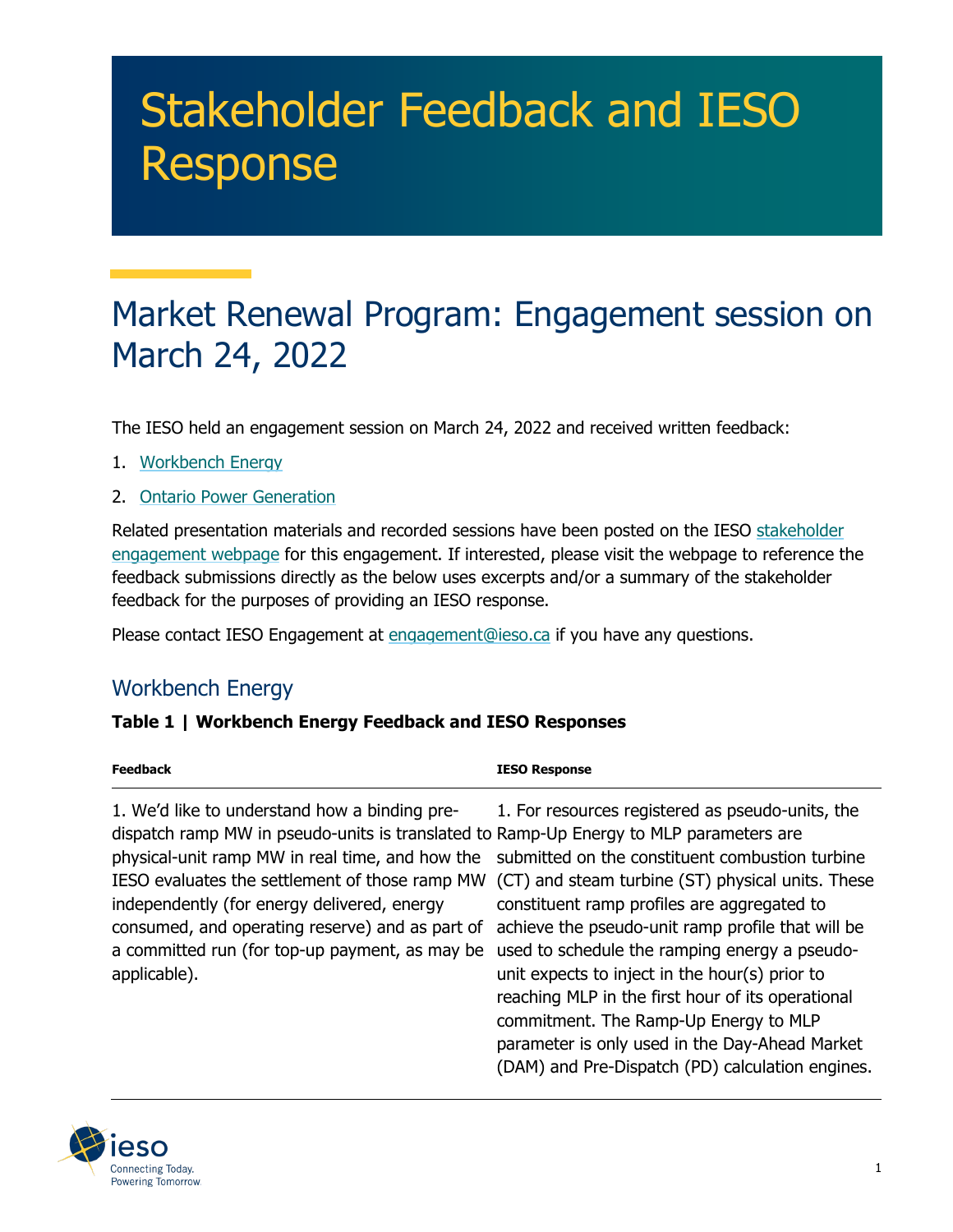|                                                                                                                                                                                                                                                                                                                                                                                                                                                                    | The Real-Time calculation engine will use hourly<br>energy ramp rates submitted on the pseudo-unit<br>resource to determine 5-minute dispatches for the<br>pseudo-unit, which are then assigned to the<br>constituent CT and ST physical units based on the<br>CT/ST shares that are pre-defined as part of<br>pseudo-unit registration. When ramping up to<br>MLP, there is an added component that assigns<br>the entire pseudo-unit ramp schedule to the<br>physical unit CT if the ST has not yet<br>synchronized. This is described in the Real-Time<br>Calculation Engine draft market rules posted<br>February 4, 2022, sections 10.6.4.2 to 10.6.4.4. |
|--------------------------------------------------------------------------------------------------------------------------------------------------------------------------------------------------------------------------------------------------------------------------------------------------------------------------------------------------------------------------------------------------------------------------------------------------------------------|---------------------------------------------------------------------------------------------------------------------------------------------------------------------------------------------------------------------------------------------------------------------------------------------------------------------------------------------------------------------------------------------------------------------------------------------------------------------------------------------------------------------------------------------------------------------------------------------------------------------------------------------------------------|
|                                                                                                                                                                                                                                                                                                                                                                                                                                                                    | Ramp hours are not eligible for make-whole<br>payments or Generator Offer Guarantee (GOG)<br>hence translation from pseudo-unit to physical<br>units will exclude these hours. Details of the PSU<br>translation will be provided in the settlement<br>batch.                                                                                                                                                                                                                                                                                                                                                                                                 |
| 2. From there, we will want to understand how<br>the settlement is impacted by real-time physical<br>unit ramps that are faster and that are slower<br>than the binding start-up instructions.                                                                                                                                                                                                                                                                     | 2. There are no impacts to the DAM and RT<br>settlement when a unit ramps faster. However, if<br>a unit ramps slower and is unable to meet its<br>binding start-up instructions, start-up costs and<br>speed-no-load will be pro-rated as defined in the<br>detailed design for DAM and RT market. In<br>addition, the unit may also be subjected to<br>Generator Failure Charge (GFC), if the unit fails to<br>ramp to MLP as scheduled at the start of the PD<br>commitment.                                                                                                                                                                                |
| 3. The IESO has identified that the thermal state<br>of the GT will lead the thermal state of the<br>pseudo-unit in real time. In the circumstance<br>where a facility has multiple pseudo-units in<br>different deemed thermal states (based on<br>different last-run hours), will IESO assume<br>different thermal states for different pseudo-unit<br>resources? As it is the STG that truly determines<br>thermal state, this presents a specific challenge to | 3. The IESO will assume different thermal states<br>for different pseudo-unit resources based on the<br>combustion turbine (CT) submitted MGBDT<br>(Hot/Warm/Cold) parameters, and the last time<br>the CT was at its MLP (the "last-run" hour of the<br>CT). Any coordination and alignment necessary for<br>each PSU based on the ST status can be managed<br>by the Market Participant through independent                                                                                                                                                                                                                                                 |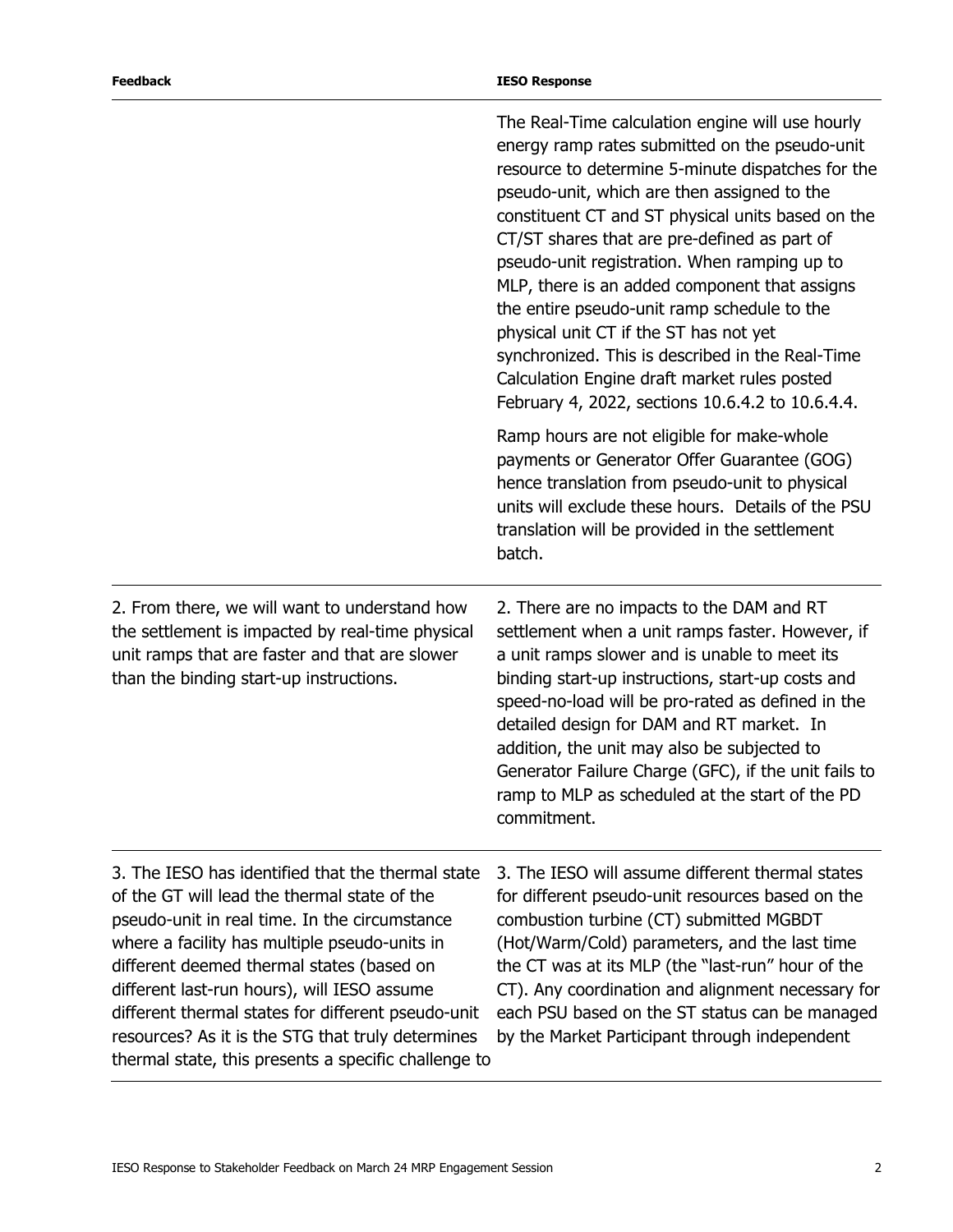#### **Feedback IESO Response**

building independent binding start‐up schedules for separate PSUs.

4. Stakeholders will benefit from understanding how and when a participant can identify to the IESO a deviation from the thermal states. For example, where a resource is between warm and cold conditions, how can that be communicated and respect by the scheduling algorithms in order new break point hours that apply to the to respect equipment capability? Is the IESO dispatch algorithm able to "reset" to MLP if the resource hits MLP ahead of schedule? How will that amended MLP time be considered in the settlement process

updates of MGBDT relative to the last time the associated CT was at its MLP.

4. Market participants will be able to update previously submitted thermal state daily dispatch data and have the most current and valid information reflected in the PD scheduling algorithm. These updates will serve to identify the hot/warm/cold thermal state and any new dispatch data that account for the noted deviations.

Generally speaking, these daily dispatch data parameters can be revised at any time following DAM publishing and throughout the dispatch day, subject to the revised values passing validations (including Market Power Mitigation validations against applicable reference levels) described in the Offers, Bids and Data Inputs v2.0. Details of the dispatch data submission validation rules will be provided in the Market and System Operation Batch. Successful revisions to daily dispatch data parameters that are made following DAM publishing will apply to the next run of the predispatch calculation engine that uses that data, and be reflected in the schedules generated by the PD calculation engine.

If a resource reaches MLP ahead of schedule through an earlier synchronization or a faster ramp up then anticipated, the settlement treatment will be as described in answer #2.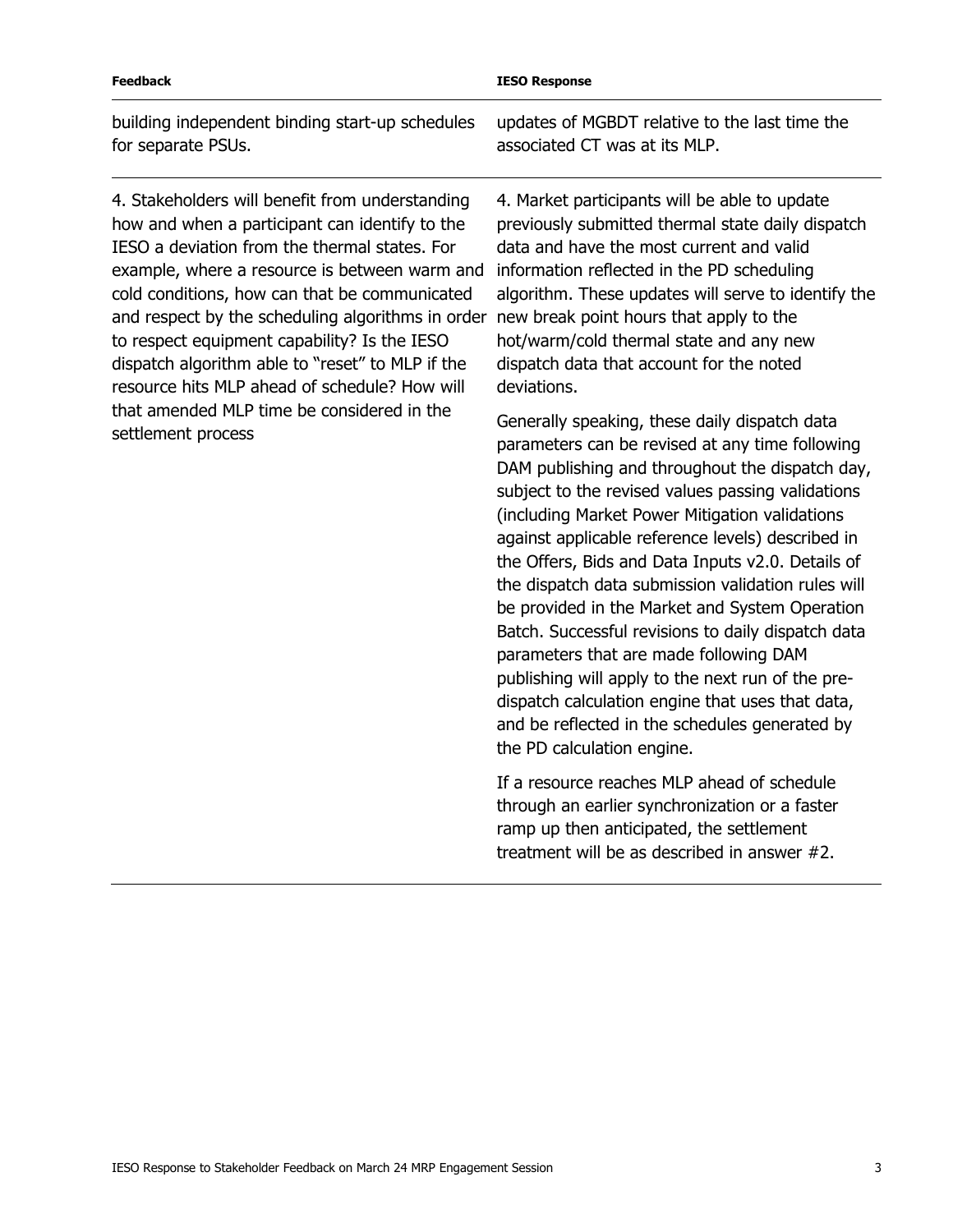### Ontario Power Generation

#### **Table 2 | Ontario Power Generation Feedback and IESO Responses**

| <b>Feedback</b>                                                                                                                                                                                                                                                                                                                                                                                                                                                                                                                                                                                                                                                                                                                                                                                                                                                                         | <b>IESO Response</b>                                                                                                                                                                                                                                                                                                                                                                                                                                                                                                                                                                                                                                                                                                                                                                                                                                                                                                                                                                                                                                                                                                                                                                                                  |
|-----------------------------------------------------------------------------------------------------------------------------------------------------------------------------------------------------------------------------------------------------------------------------------------------------------------------------------------------------------------------------------------------------------------------------------------------------------------------------------------------------------------------------------------------------------------------------------------------------------------------------------------------------------------------------------------------------------------------------------------------------------------------------------------------------------------------------------------------------------------------------------------|-----------------------------------------------------------------------------------------------------------------------------------------------------------------------------------------------------------------------------------------------------------------------------------------------------------------------------------------------------------------------------------------------------------------------------------------------------------------------------------------------------------------------------------------------------------------------------------------------------------------------------------------------------------------------------------------------------------------------------------------------------------------------------------------------------------------------------------------------------------------------------------------------------------------------------------------------------------------------------------------------------------------------------------------------------------------------------------------------------------------------------------------------------------------------------------------------------------------------|
| <b>DAM Inputs Section:</b><br>1. OPG requests the IESO to consider allowing<br>Market Participants (MPs) to provide revisions to<br>their inputs in case of a Day-Ahead Market (DAM)<br>re-run in response to a change in IESO inputs.<br>OPG has concerns that if the MP's inputs are fixed, criteria, DAM calculation engine re-runs are<br>but IESO inputs are changed, it could lead to<br>unanticipated changes in the DAM schedule and<br>result in significant impact to the MP's resources,<br>of particularly concern is the impact on<br>hydroelectric cascade systems. If the MP is not<br>able to revise their inputs in response to IESO<br>changes, it can lead to negative reliability,<br>operational and economic consequences.<br>Please confirm if the constrained area designation<br>would be held fixed (i.e. dynamic constrained<br>area) in case of DAM re-run. | 1. The IESO will not initiate a re-run of the day-<br>ahead market (DAM) calculation engine as a result<br>of a change in system conditions. A re-run will<br>only be initiated in the event of technical issues, or<br>if an unintentional and material error is identified<br>in the initiating inputs. As a result of the stringent<br>expected to occur infrequently. Unintentional input<br>errors will only be corrected to restore the inputs<br>to the values that should have been used at the<br>start of the DAM calculation engine.<br>When a DAM re-run is required, there are a limited<br>number of inputs, separate of any required<br>corrections, that may be updated from the<br>initiating values as a result of automated<br>processes, not as a result of the IESO requiring<br>input changes. The inputs to the DAM are<br>intended to capture system conditions and<br>expectations at 10:00 EPT for Day 1.<br>Consequently, revisions to market participant<br>inputs will not be permitted in the event of a DAM<br>calculation engine re-run.<br>Dynamic constrained areas are published in<br>advance and will be not be subject to change in<br>the event that a DAM re-run is required. |
| <b>Minimum Generation Block Down Time</b><br>(MGBDT) Section:<br>1. What is the correct interpretation of the MGBDT is described in the March 24 presentation. The<br>definition and its use in the PD calculation engine? contents of this presentation is consistent with                                                                                                                                                                                                                                                                                                                                                                                                                                                                                                                                                                                                             | 1. The correct interpretation of the MGBDT<br>parameter and its use in the PD calculation engine<br>both the detailed design documents (with one<br>exception noted below); and the draft Market<br>Rules posted to date.                                                                                                                                                                                                                                                                                                                                                                                                                                                                                                                                                                                                                                                                                                                                                                                                                                                                                                                                                                                             |
|                                                                                                                                                                                                                                                                                                                                                                                                                                                                                                                                                                                                                                                                                                                                                                                                                                                                                         | The IESO acknowledges that the Offers, Bids and<br>Data Inputs detailed design document v2.0<br>misstated the intended design of MGBDT by<br>implying that all three thermal state                                                                                                                                                                                                                                                                                                                                                                                                                                                                                                                                                                                                                                                                                                                                                                                                                                                                                                                                                                                                                                    |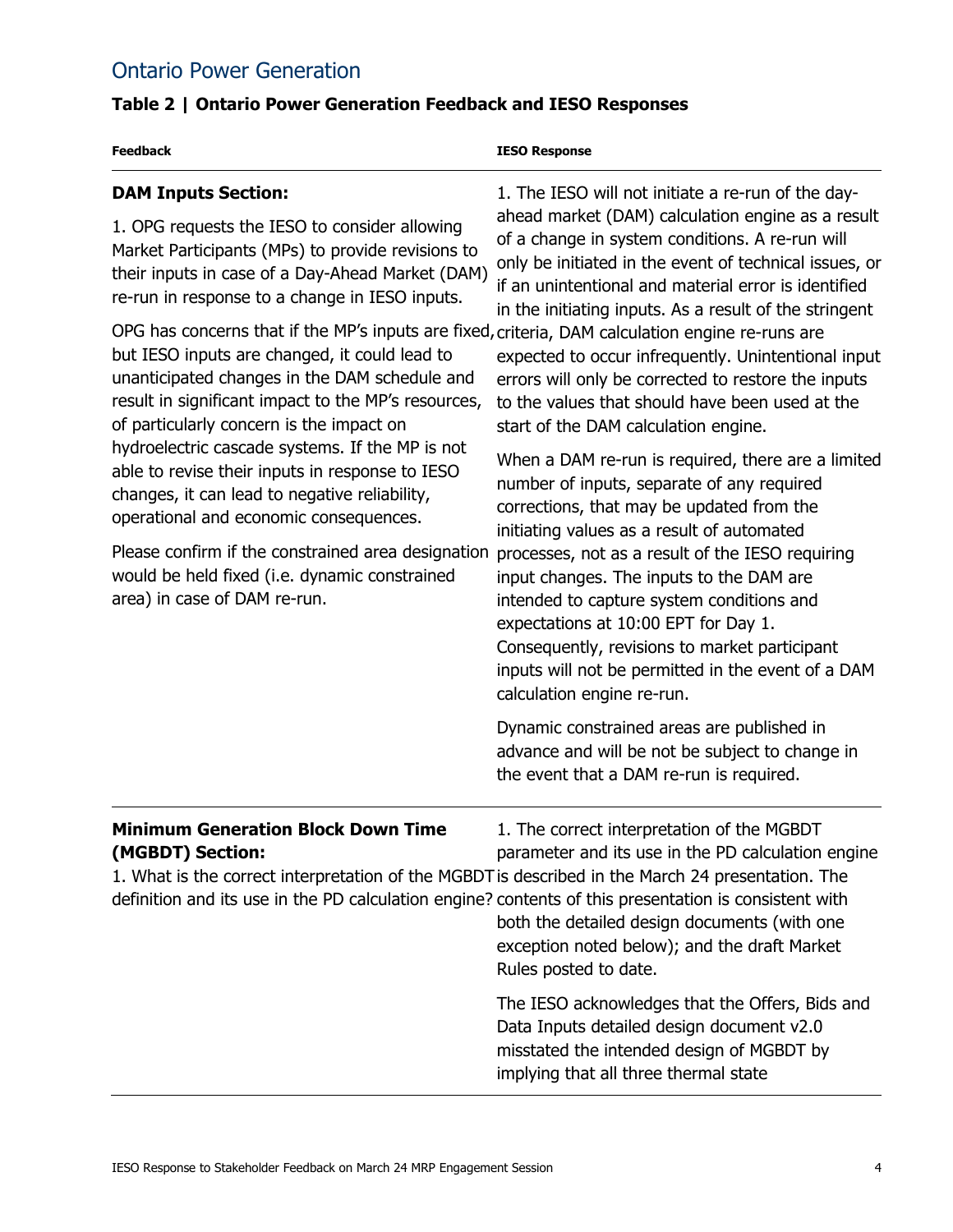(hot/warm/cold) values define "…the minimum number of hours a generation unit must remain offline before it may be scheduled to generate at or above its MLP…". The minimum number of hours between MLP schedules applies only to the MGBDT (Hot) parameter value. However, this intended design for the MGBDT (Hot) parameter is correctly captured in the Pre-Dispatch Calculation Engine detailed design v2.0, page 37 (Table 3-6) and page 98; and the Day-Ahead Market Calculation Engine detailed design v2.0, pages 33- 34 (Table 3-8) and page 84.

In addition, the intended design for all three MGBDT (Hot, Warm and Cold) values to be used by the PD calculation engine to infer the thermal state of a resource is correctly captured in both the Offers, Bids and Data Inputs detailed design v2.0 pages 42-43; and the Pre-Dispatch Calculation Engine detailed design v2.0, pages 37- 38 (Table 3-6) and pages 99-101. There is no conflict here with the March 24 presentation.

The IESO believes that the Market Rule Amendment Proposal Batch 2 definition of MGBDT is consistent with the March 24 presentation. This definition identifies what the MGBDT for each thermal state should represent when being submitted by the market participant for a given resource. As described in the March 24 presentation, the many applications of the MGBDT parameter in the calculation engines are included in the February 4, 2022 posting of the calculation engine market rules, and summarized below:

Day-Ahead Calculation Engine, Appendix 7.1A: Section 8.6.3.4

Pre-Dispatch Calculation Engine, Appendix 7.2A: Sections 5.8, 8.6.3.3, and 8.6.3.8

2. If the intent of the IESO design is to expand on 2. IESO received feedback (during the March 24 ) the MGBDT term to include inference to thermal states, and if the change in thermal state for presentation and also during previous engagements with the Market Power Mitigation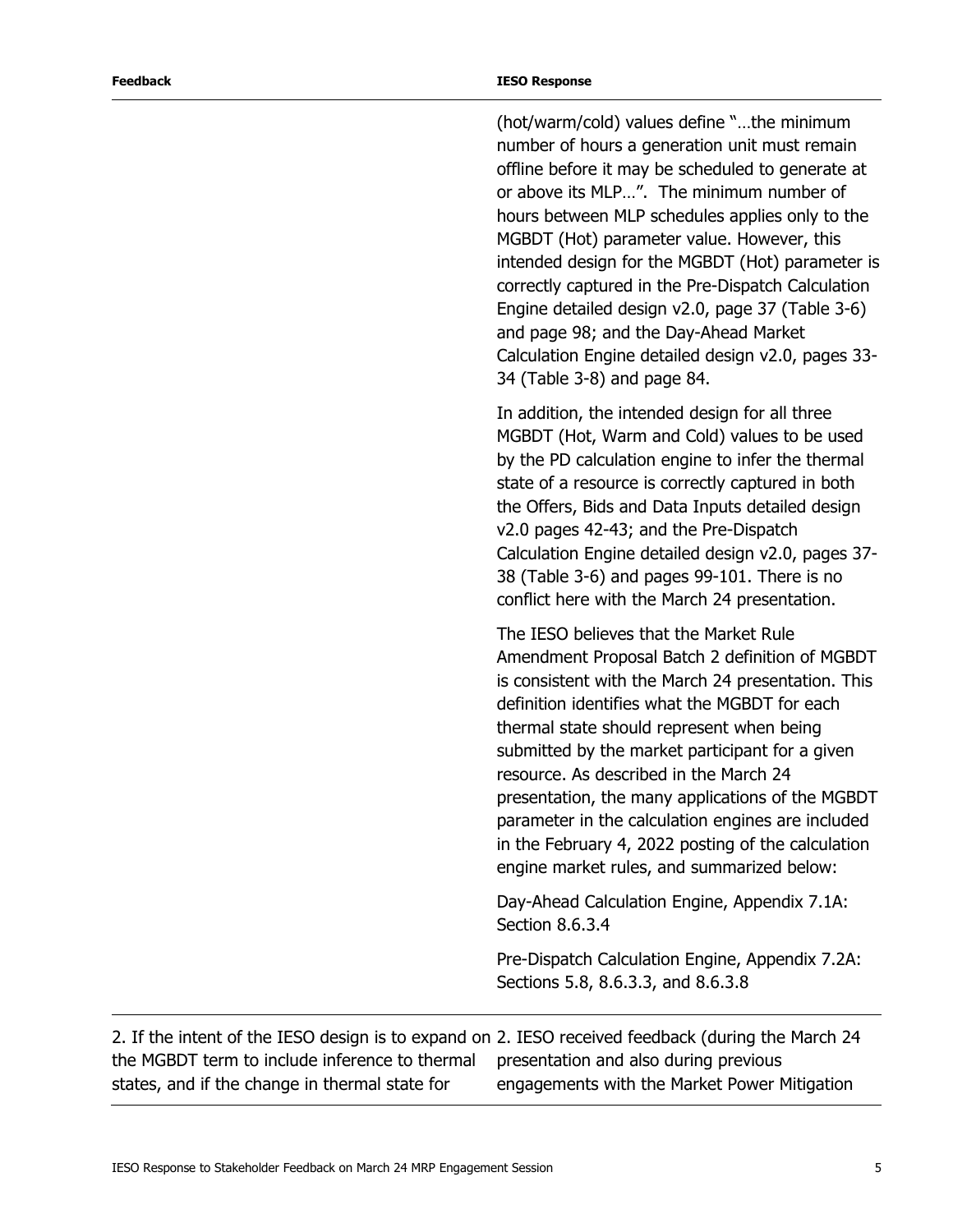| some resources is measured in days and not<br>reference level determinations for NQS resources)                                                                                                                                                                                                                                                                                                                                                                                                                            |  |
|----------------------------------------------------------------------------------------------------------------------------------------------------------------------------------------------------------------------------------------------------------------------------------------------------------------------------------------------------------------------------------------------------------------------------------------------------------------------------------------------------------------------------|--|
| hours, how would the IESO incorporate and<br>that NQS thermal state transitions can occur<br>resolve these differences into the current<br>beyond the current 24-hour limit for MGBDT. As a<br>result, a design change will be proposed at the<br>definition and design process?<br>upcoming IESO Engagement Days in June. This<br>design change allows for MGBDT (Warm) and<br>MGBDT (Cold) values to be submitted above 24<br>hours, up to a maximum of 99 hours. MGBDT<br>(Hot) will continue to be capped at 24 hours. |  |

3. In a situation where MGBDT is per the Batch 2  $\,$  3. As noted in response to question MGBDT #1.,  $\,$ definition above, the MGBDT could be the same value for hot, warm, cold thermal states and be submitted as 4 hours without consideration of the thermal state per draft Market Rules for the PD impact to pre-dispatch scheduling. However, a unit's thermal state impacts its lead time, such hours, and cold lead time is 10 hours. Please provide an example of how the PD calculation engine will address instances where the lead time is greater than MGBDT.

that hot lead time is 4 hours, warm lead time is 6 states may all be submitted using the same value. MGBDT is defined per the Batch 2 definition and will be used by the PD engine to infer a resource's calculation engine Appendix 7.2. With that said, MGBDT values for hot, warm and cold thermal OPG's example in this question where:

- MGBDT (Hot) = MGBDT (Warm) = MGBDT  $(Cold) = 4$ , and
- Lead Time (Hot) =  $4$ , Lead Time (Warm) =  $6$ , Lead Time (Cold) =  $10$ ,

Is not permitted because Lead Time must be less than or equal to MGBDT for each thermal state as described in the Offers, Bids and Data Inputs detailed design v2.0 page 45.

4. In a situation where MGBDT is used by the PD calculation engine to infer a unit's thermal state, the resource may submit MGBDT (hot) as 10 hours, MGBDT (warm) as 30 hours, and MGBDT in Question 3. These MGBDT times are based off the time boundaries for the resource to transition from one thermal state to the next, which in turn is based on understanding from the March 24 presentation. Please provide an example of how the PD calculation engine will address this instance.

(cold) as 40 hours with the same lead times statedwill use the MGBDT (Hot/Warm/Cold) values and 4. As stated in response to question MGBDT #2 above, MGBDT (Warm) and MGBDT (Cold) submissions will be permitted above 24 hours up to a maximum value of 99 hours. The PD engine Lead Time (Hot/Warm/Cold) values to provide binding start-up instructions consistent with the example provided in slide 26 of the March 24 presentation.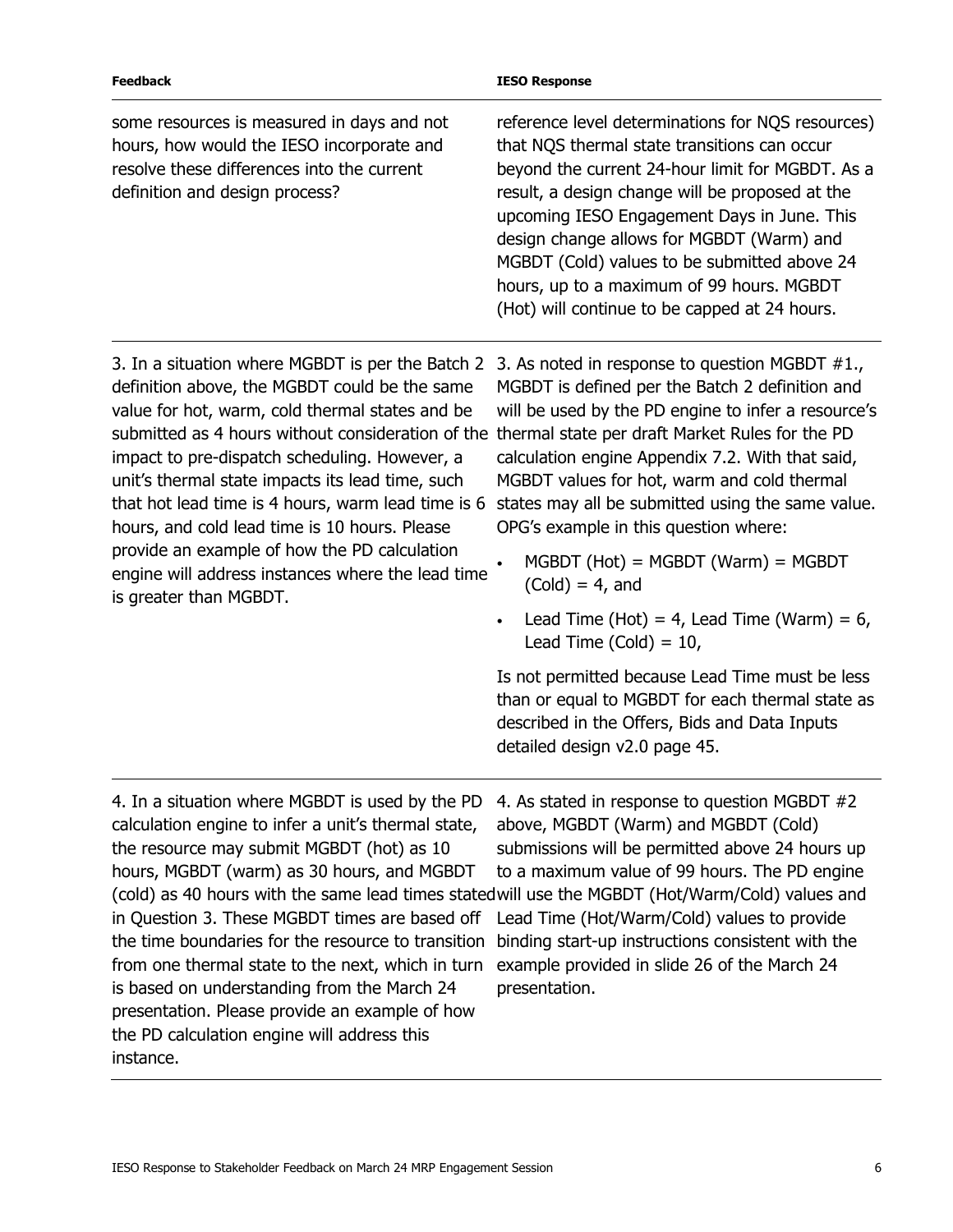5. For the following example, please provide a graphic similar to slide 20 of the presentation to show how the PD calculation engine infers the thermal state and calculate the appropriate startup offers:

- A resource was scheduled below minimum loading point (MLP) two days before the current dispatch day (D-2) in HE21, it was dispatched below MLP at 20:45 and was offline with breaker open at 21:20 (HE22);
- The resource remained offline for D-1;
- MGBDT (hot) = 10 h, MGBDT (warm) = 30 h,  $\cdot$  $MGBDT$  (cold) = 40 h;
- Start-up offer (hot)  $=$  \$1000, Start-up offer (warm) =  $$2000$ , and Start-up offer (cold) = \$3000 submitted for all hours;

For dispatch day (D), please depict in graphical form which hours are defined as hot, warm, and cold.

5. [Figure 1](#page-13-0) in the appendix shows the inferred thermal state to be used by the PD calculation engine based on the example provided and summarized below:

- The example assumes that the resource's actual output dropped below MLP at 20:45 on dispatch day D-2. Because MGBDT is measured at an hourly granularity, the PD engine will "round up" to the start of HE 22 (21:00) on dispatch day D-2 when determining the initial down time of the resource.
- Given MGBDT (Hot) =  $10$  hours:  $10$  hours after the initial down time of HE 22 (21:00) on dispatch day D-2, the start of the resource's hot thermal state is HE 8 (07:00) on dispatch day D-1.
- Given MGBDT (Warm) =  $30$  hours:  $30$  hours after the initial down time of HE 22 (21:00) on dispatch day D-2, the end of the hot thermal state and the start of the warm thermal state is HE 4 (03:00) on dispatch day D.
- Given MGBDT (Cold) = 40 hours: 40 hours after the initial down time of HE 22 (21:00) on dispatch day D-2, the end of the warm thermal state and the start of the cold thermal state is HE 14 (13:00) on dispatch day D.

minimum number of hours between MLP

| 6. For the example in Question 5, please confirm<br>that using MGBDT (warm) and MGBDT (cold) do<br>not render the unit unavailable for the dispatch<br>day. | 6. Regarding the example in question $#5$ , using<br>MGBDT (Warm) = 30 hours and MGBDT (Cold) =<br>40 hours will not render the unit unavailable in<br>dispatch day D (refer to the response to question<br>MGBDT #5 and Figure 1). The unit will be eligible<br>for a commitment starting in HE8 on dispatch day<br>(D-1) and onward. |
|-------------------------------------------------------------------------------------------------------------------------------------------------------------|----------------------------------------------------------------------------------------------------------------------------------------------------------------------------------------------------------------------------------------------------------------------------------------------------------------------------------------|
| 7. Please confirm that MGBDT (hot) is the only                                                                                                              | 7. For the DA engine, a resource's first                                                                                                                                                                                                                                                                                               |
| thermal state parameter used in the second                                                                                                                  | commitment in the dispatch day does not respect                                                                                                                                                                                                                                                                                        |
| commitment pass in the DA engine.                                                                                                                           | the MGBDT (Hot) parameter (referring to the                                                                                                                                                                                                                                                                                            |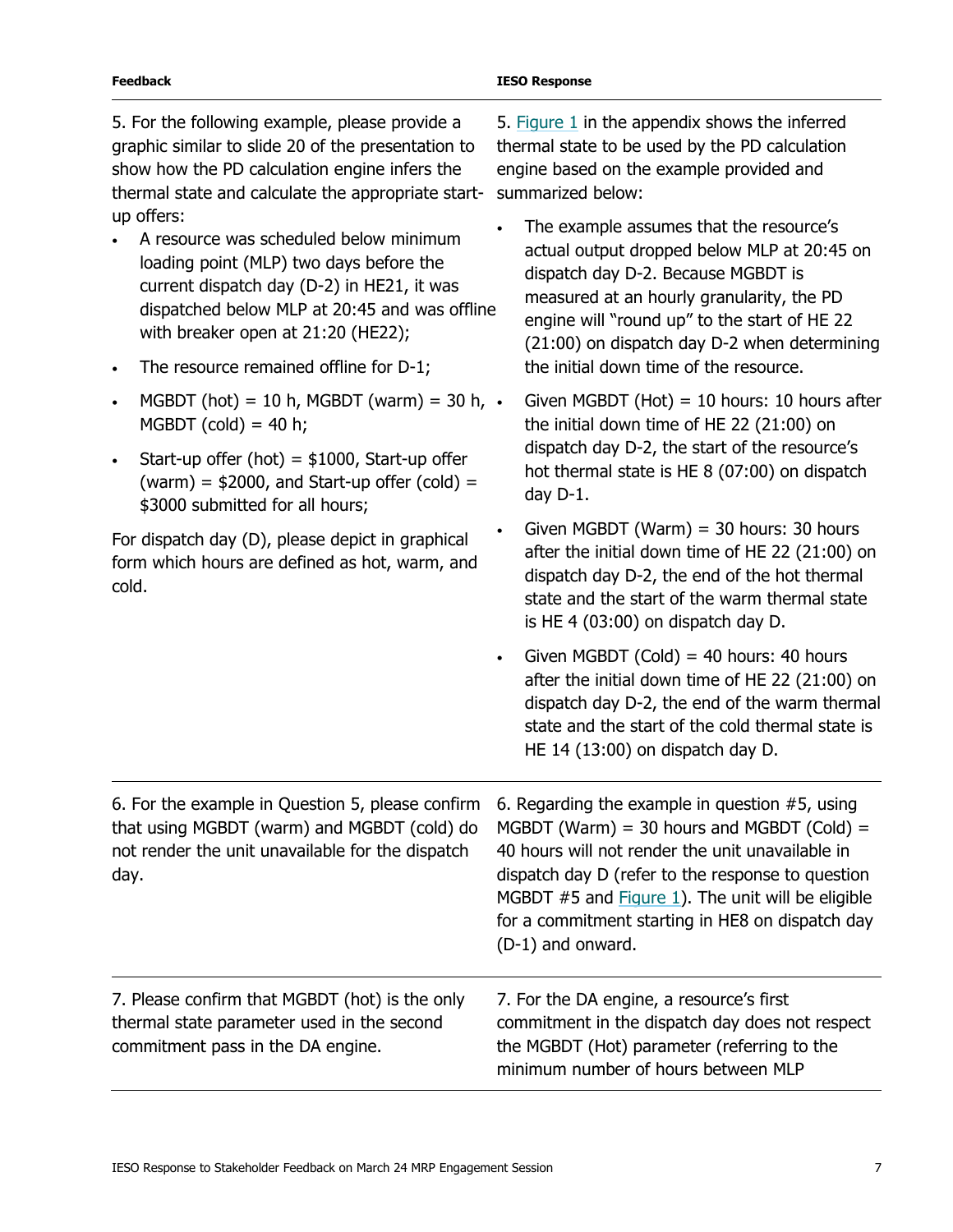#### **Feedback IESO Response**

schedules) when scheduling the first hour of commitment. Any subsequent DA engine commitment that follows the first commitment will respect the MGBDT (Hot) parameter (the minimum number of hours between MLP schedules) when scheduling the first hour of these subsequent commitments. Based on this, the IESO confirms that the MGBDT (Hot) is the only MGBDT thermal state parameter used in the in the DA engine. MGBDT (Warm) and MGBDT (Cold) parameters are not used in the DA engine.

#### **Binding Start-Up Instructions for GOG-Eligible Resources (BSU) Section:**

1. Please provide details on how the PD calculation engine assigns the thermal state of a unit based on offers submitted, particularly for instances where a unit's thermal state straddles HE24 of a given day or spans a period of multiple submitted for Day 1. Hourly PD runs starting at days.

• For example, a unit is at MGBDT (warm) at HE20 of the dispatch day and will stay at MGBDT (warm) until HE3 of the next day. Day 1 MGBDT (warm) = 30 hours and Day 2

 $MGBDT$  (warm) = 32 hours. At what time would the unit transition between the two thermal state offers?

1. Section 3.5.5 of the Pre-Dispatch Calculation Engine Detailed Design document v2.0 (pages 73- 75) describes how daily dispatch data parameters are treated when the pre-dispatch look-ahead period spans two dispatch days. Specifically, for MGBDT, hourly PD runs starting at 00:00 to 19:00 inclusive on Day 1 will use MGBDT values 20:00 to 23:00 inclusive on Day 1 will use MGBDT values submitted for Day 2.

OPG's example identifies the resource transitioning to:

- its warm thermal state in HE 20 (starting 19:00) of dispatch day 1, based on a Day 1  $MGBDT$  (warm) = 30,
- its cold thermal state at HE 3 (starting 02:00) on dispatch day 2, based on a Day 1 MGBDT  $(cold) = 37,$
- its warm thermal state in HE 22 (starting 21:00) of dispatch day 1, based on a Day 2  $MGBDT$  (warm) = 32, and
- its cold thermal state at HE 3 (starting 02:00) on dispatch day 2, based on a Day 2 MGBDT  $(cold) = 37$  (unchanged)

Using the daily dispatch data parameters described above and Section 3.5.5 of the PD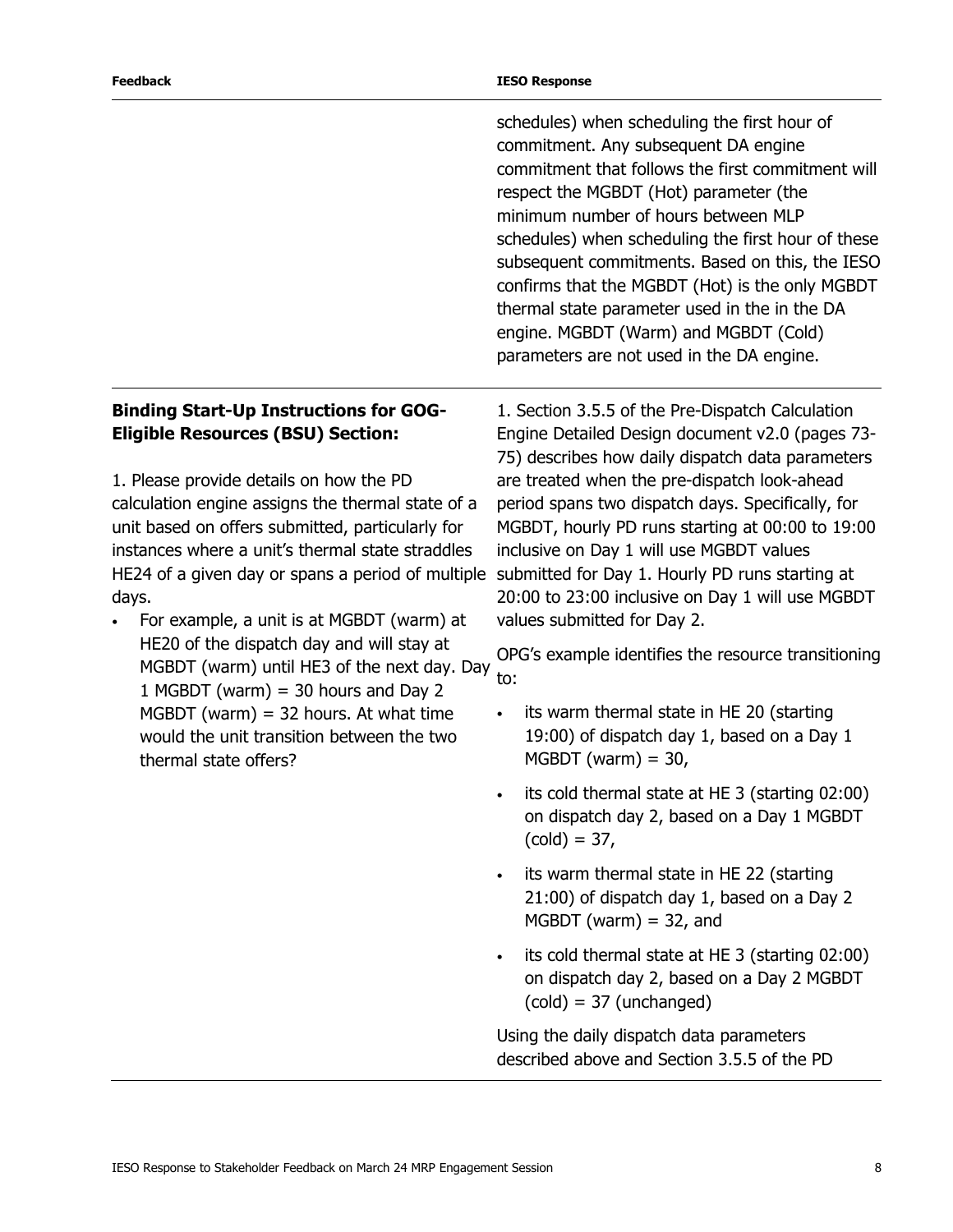calculation engine detailed design v2.0, the following figures illustrate:

- [Figure 2](#page-14-0) in the appendix: The warm thermal state transition occurring at 19:00 (Day 1) that would apply to Day 0 PD runs from 20:00 to 23:00 and to Day 1 PD runs from 00:00 to 19:00. While the cold thermal state transition is shown starting in 02:00 (Day 2), this was included for illustration, but would not be included in look-ahead period of the noted PD Runs.
- Figure  $3$  in the appendix: The updated warm thermal state transition occurring at 21:00 (Day 1) and the unchanged cold thermal state transition occurring at 02:00 (Day 2) that would apply starting with the Day 1 PD run at 20:00.

2. In the stakeholder session, the IESO answered 2. [Figure 4](#page-16-0) in the appendix illustrates which runs a question about how the MGBDT uses the predispatch schedule of MLP or alternately the hour of de-sync as an input for binding start-up logic. OPG would appreciate a written example for a unitoutput as the initial down time input for MGBDT with a pre-dispatch schedule below MLP in HE21 of the dispatch day, was not dispatched down until 20:45, and ramped off with breaker open at 21:10.

of the PD engine use the PD MW schedule as the initial down time input for MGBDT evaluation; and which runs of the PD engine use the actual MW evaluation. In either case, the start of the initial down time is demarcated by when the resource's PD MW schedule or Actual MW output drops below Minimum Loading Point (MLP). Initial down time is never demarcated by the time of desynchronization or breaker open status.

The figure uses OPG's example where:

- the resource's PD schedule drops below MLP in HE 21 (at 20:00)
- the resource's real-time dispatch and actual MW output drops below MLP at 20:45
- the resource ramps off with breaker open at 21:10.

As shown in Figure 4, all PD Runs up to and including the 20:00 PD Run, which aligns with the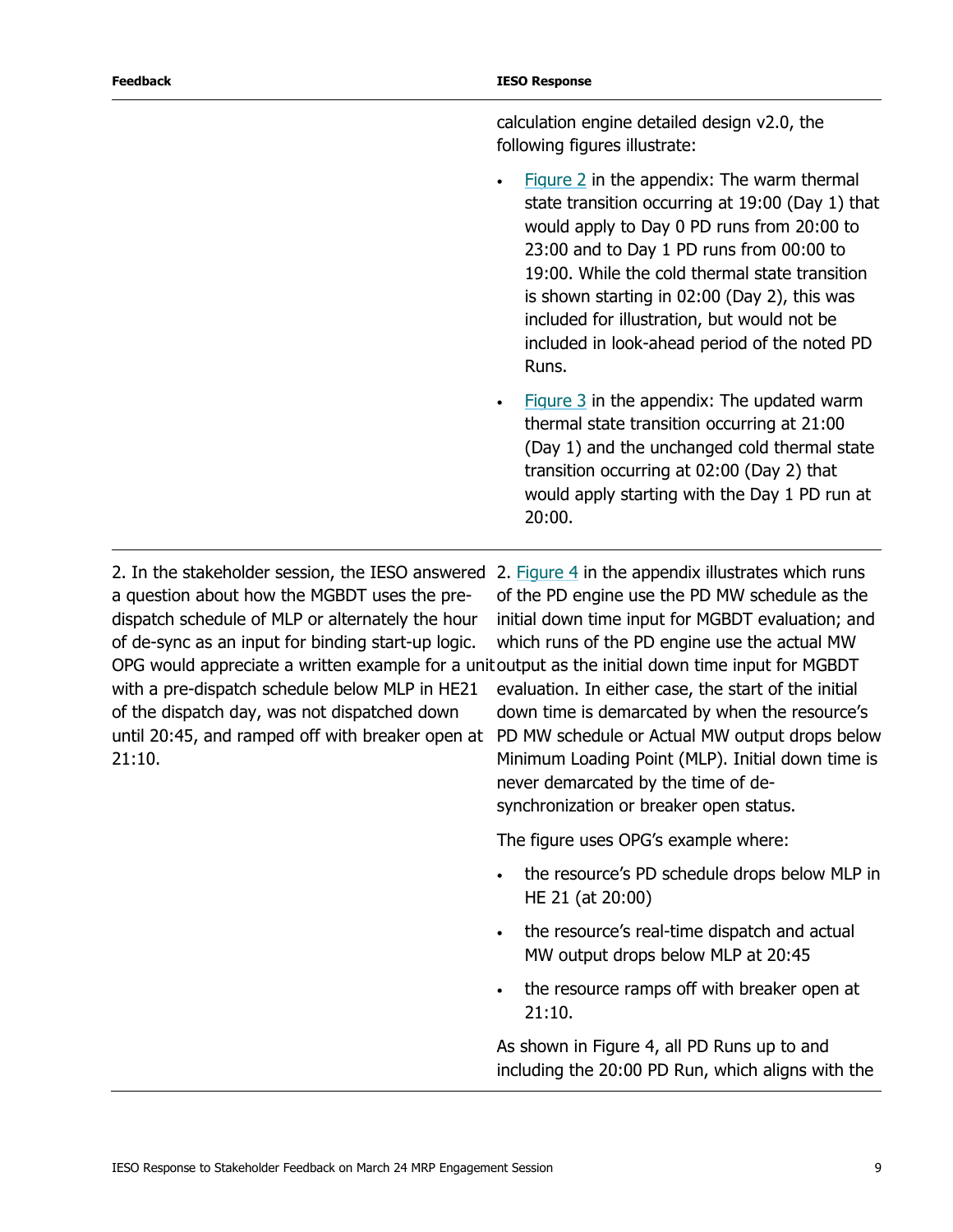| Feedback                                                                                                                                                                                                                                                                                                                                                             | <b>IESO Response</b>                                                                                                                                                                                                                                                                                                                                                                                                                                                                                                                       |
|----------------------------------------------------------------------------------------------------------------------------------------------------------------------------------------------------------------------------------------------------------------------------------------------------------------------------------------------------------------------|--------------------------------------------------------------------------------------------------------------------------------------------------------------------------------------------------------------------------------------------------------------------------------------------------------------------------------------------------------------------------------------------------------------------------------------------------------------------------------------------------------------------------------------------|
|                                                                                                                                                                                                                                                                                                                                                                      | HE 21 (starting 20:00) PD schedule below MLP,<br>will use the PD MW schedule as the initial down<br>time input for MGBDT evaluation. All subsequent<br>PD runs starting with the 21:00 PD run will use<br>the actual MW output of the resource to<br>determine the initial down time for MGBDT<br>evaluation. In this example, the resource's actual<br>output drops below MLP at 20:45. The PD engine<br>will "round up" the start of the next hour, HE 22<br>(starting 21:00) to identify the initial down time<br>for MGBDT evaluation. |
| <b>Evaluation of First Time-Step Available to</b><br><b>Start (FTS) Section:</b><br>1. Please confirm that when a unit goes below<br>MLP after the top of the hour, the start of the<br>MGBDT would be rounded up to the start of the                                                                                                                                | 1. The IESO confirms that when a resource goes<br>below MLP after the top of the hour, the initial<br>down time will be "rounded-up" to the start of the<br>next hour for the purpose of evaluating the<br>MGBDT. Examples of this can be found in Figures<br>1, 2 and 3 in the appendix.                                                                                                                                                                                                                                                  |
| next<br>hour. As an example, for a unit with MGBDT (hot)<br>of three hours: 1. If the unit goes below MLP at<br>03:00 for HE3, when is next possible commitment<br>hour? 2. If the unit ramps below MLP at 03:10 for<br>HE4, when is next possible commitment hour?                                                                                                  | Using MGBDT (Hot) = $3$ hours, if the resource<br>goes below MLP exactly at 03:00, there is no<br>"rounding-up" required. The resource's next<br>possible commitment hour is HE 7 starting at<br>06:00. This is 3 hours (the MGBDT (Hot)<br>value) after 03:00.                                                                                                                                                                                                                                                                            |
|                                                                                                                                                                                                                                                                                                                                                                      | Using MGBDT (Hot) = $3$ hours, if the resource<br>goes below MLP at 03:10, the initial down time<br>will be "rounded-up" to 04:00. The resource's<br>next possible commitment hour is HE 8<br>starting at 07:00. This is 3 hours (the MGBDT<br>(Hot) value) after the 04:00 "rounded-up"<br>initial down time.                                                                                                                                                                                                                             |
| <b>General Comments/Feedback (GEN)</b><br><b>Section:</b><br>1. The IESO stated that a unit should submit<br>dispatch data for all three thermal states but<br>would need to specify the applicable thermal state<br>to be used in the DA calculation engine to<br>generate the dispatch schedule. If a unit has<br>already indicated a specific thermal state to be | 1. Dispatch data for all three thermal states must<br>be submitted prior to the execution of the DA<br>calculation engine because:<br>MGBDT and Lead Time dispatch data for all<br>three thermal states are mandatory<br>submissions prior to the DAM because of the<br>inter-related nature of these parameters, as<br>well as the Ramp-Up Energy to MLP parameter                                                                                                                                                                        |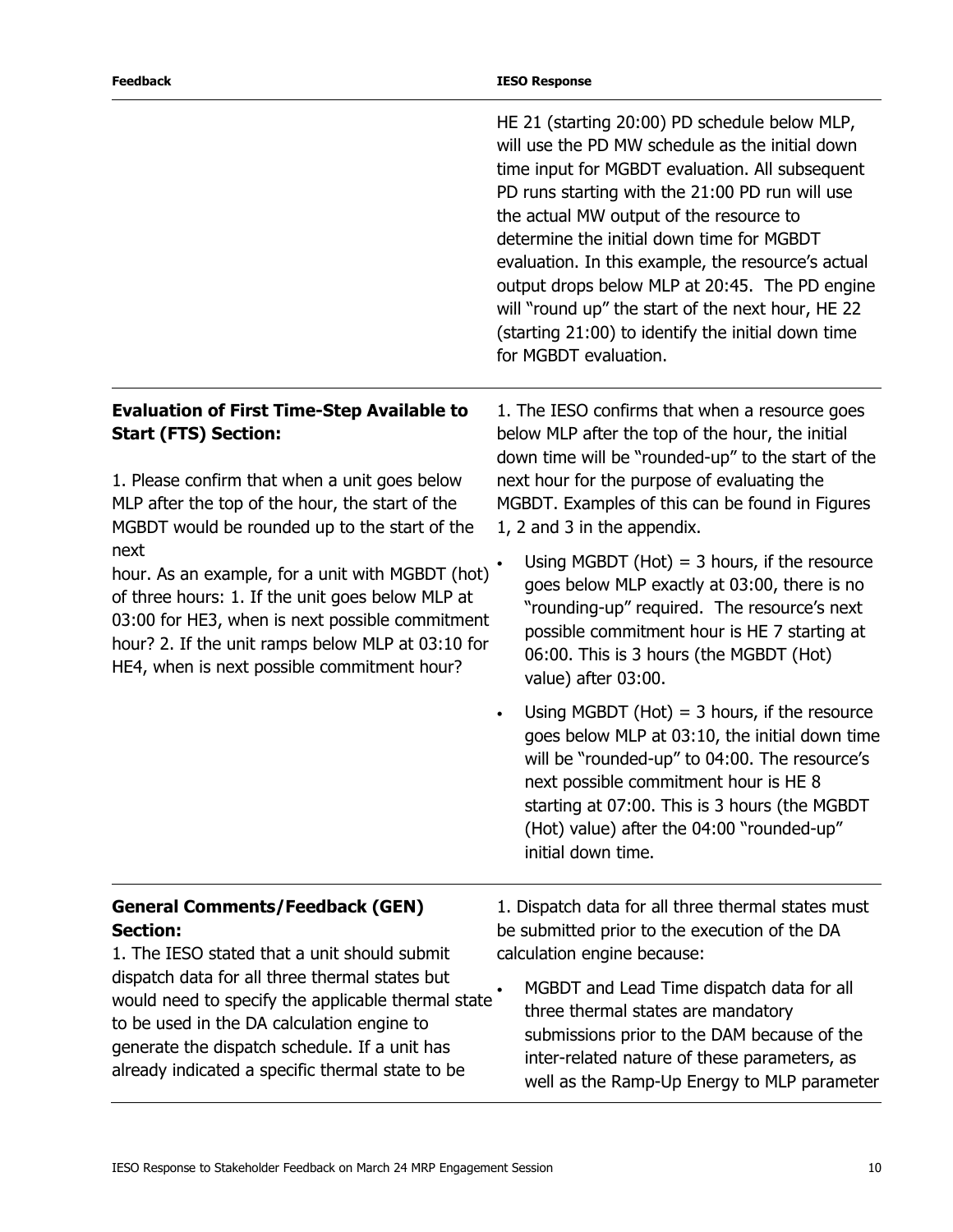| as it pertains to dispatch data validation. There<br>are dispatch data validations that require all<br>three thermal state dispatch data parameters<br>to be present (e.g. MGBDT (Hot) $\leq$ = MGBDT<br>(Warm) <= MGBDT (Cold); and Lead Time<br>$(Hot) \leq Lead Time (Warm) \leq Lead Time$                                                                                                                                                                                                                                                                                                                                                 |
|------------------------------------------------------------------------------------------------------------------------------------------------------------------------------------------------------------------------------------------------------------------------------------------------------------------------------------------------------------------------------------------------------------------------------------------------------------------------------------------------------------------------------------------------------------------------------------------------------------------------------------------------|
| (Cold)). Further, the number of hours<br>associated with a Ramp-Up Energy to MLP<br>submission must be less than or equal to the<br>Lead Time parameter for the same thermal<br>state. Dispatch data for only one thermal state<br>will not be accepted if it cannot validate it<br>against dispatch data submitted for the other<br>thermal states. There are no restrictions to<br>revising any of the daily dispatch data thermal<br>state parameters (MGBDT, Lead Time and<br>Ramp-Up Energy to MLP) so submitted values<br>for these parameters can be revised after the<br>DAM completes prior to the start of the Real-<br>Time Market. |
| All dispatch data submission validation and<br>restriction rules will be posted for public<br>stakeholder comment with the Market and System<br>Operations batch.                                                                                                                                                                                                                                                                                                                                                                                                                                                                              |
|                                                                                                                                                                                                                                                                                                                                                                                                                                                                                                                                                                                                                                                |

|           | 2. Could the IESO clarify what would happen<br>when a unit ramps down prematurely (i.e. earlier<br>than scheduled) in the dispatch day and therefore between the MP submitted DAM thermal state | 2. The earliest opportunity that the PD calculation<br>engine will be able to recognize a discrepancy                                                       |
|-----------|-------------------------------------------------------------------------------------------------------------------------------------------------------------------------------------------------|-------------------------------------------------------------------------------------------------------------------------------------------------------------|
|           | its thermal state no longer aligns with what was                                                                                                                                                | (hot) and the actual thermal state (warm) is at the                                                                                                         |
|           | submitted for the DAM for the next day? For                                                                                                                                                     | 20:00 PD Run on dispatch day (D). This PD run is                                                                                                            |
|           | example:                                                                                                                                                                                        | the first one that includes dispatch hours of                                                                                                               |
| $\bullet$ | A unit has MGBDT (hot) = 4 hours, MGBDT                                                                                                                                                         | dispatch day $(D+1)$ in its look ahead period. If                                                                                                           |
|           | $(warm) = 7 hours;$                                                                                                                                                                             | there was a DAM schedule and commitment                                                                                                                     |
|           | Unit was committed to run until HE20 of the<br>dispatch day $(D)$ ;                                                                                                                             | issued by DAM for $D+1$ , this (and subsequent) PD<br>runs will recognize the actual thermal state<br>(warm) and if possible, schedule the Ramp-Up          |
| $\bullet$ | The unit thermal state was submitted as "hot"                                                                                                                                                   | Energy to MLP parameter and issue a binding                                                                                                                 |
|           | for the DAM $(D+1)$ ;                                                                                                                                                                           | start-up instruction that aligns with this actual                                                                                                           |
| $\bullet$ | The unit ends its run commitment earlier than<br>expected at HE15 of the dispatch day (D);                                                                                                      | thermal state (warm). There is no action required<br>by market participants if there is enough time for<br>the 20:00 PD Run or a subsequent PD run to issue |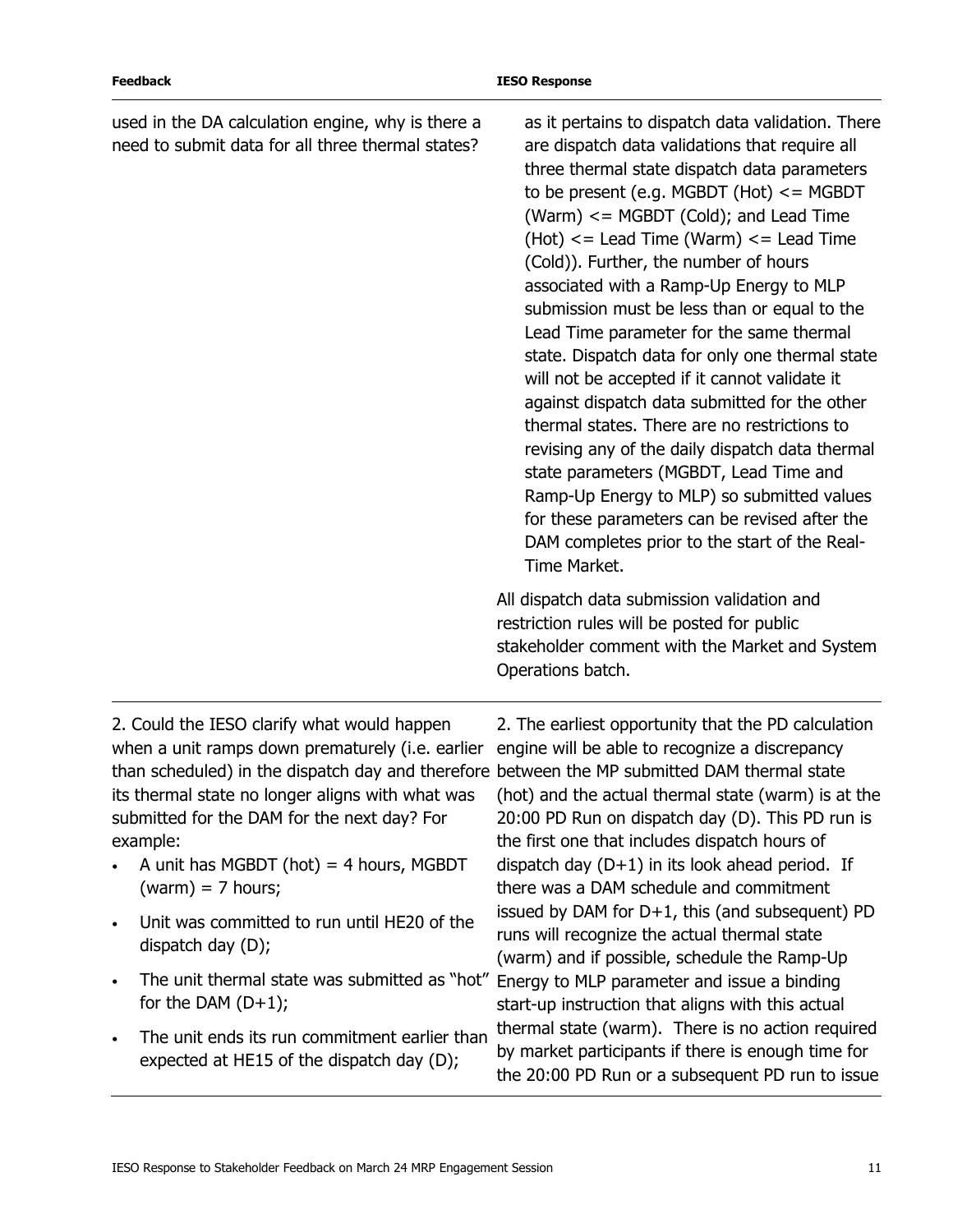| Feedback                                                                                                                                                                                                                                                                                                                | <b>IESO Response</b>                                                                                                                                                                                                                                                                                                                                                                                                                                                                                                                                                                                           |
|-------------------------------------------------------------------------------------------------------------------------------------------------------------------------------------------------------------------------------------------------------------------------------------------------------------------------|----------------------------------------------------------------------------------------------------------------------------------------------------------------------------------------------------------------------------------------------------------------------------------------------------------------------------------------------------------------------------------------------------------------------------------------------------------------------------------------------------------------------------------------------------------------------------------------------------------------|
| For the next day, the unit's thermal state is<br>now "warm", which is in conflict with the "hot" meet the first hour of its DAM schedule and<br>submitted for the DAM<br>How would the market participant resolve the<br>discrepancy between the unit's actual thermal<br>state and scheduled thermal state in the DAM? | a binding start-up instruction for the resource to<br>commitment (i.e. if the Lead Time (Warm) is less<br>than the difference between 21:00 and the start<br>of the DAM commitment). If there is not enough<br>time, it is the market participants' responsibility to<br>ensure that it can meet the DAM commitment by<br>revising dispatch data and initiating their start up<br>sequence prior to the 20:00 PD Run on dispatch<br>day $(D)$ .                                                                                                                                                                |
|                                                                                                                                                                                                                                                                                                                         | From a Settlements perspective, the thermal state<br>Start Up Offer selected by a market participant for<br>the DAM will be the one used for settlement as<br>part of its DAM settlement. No settlements<br>adjustments are made if the actual thermal state<br>of the resource differs in real-time with respect to<br>the Start-Up Offer. This is similar to the current<br>DACP process where DACP commitments are<br>settled using the start-up cost submitted prior to<br>the DACP run, and are not adjusted if actual real-<br>time conditions differ from those associated with<br>the DACP submission. |

3. OPG requests the IESO provide a day-in-the-life 3. The IESO thanks OPG for this specific request. example walkthrough of a NQS resource including, Integrated day in the life examples on how but not limited to:

• Offer submission for DAM and Pre-dispatch (data inputs, requesting a higher reference level, and data validation of non-financial reference levels);

resources will participate and be treated in the renewed market will be provided around the time that the last batch of market rules and market manuals are out for stakeholder review. We will use this request to ensure we are providing relevant information at that time.

- DA calculation engine and Ex-Ante Mitigation;
- PD calculation engine including use of MGBDT, Lead Time, Thermal States, offer revision rules, requesting a higher reference level, ADE exemptions, Binding Start-Ups, NQS Extensions and NQS De-commitments;
- Real-Time calculation engine initialization and De-commitment;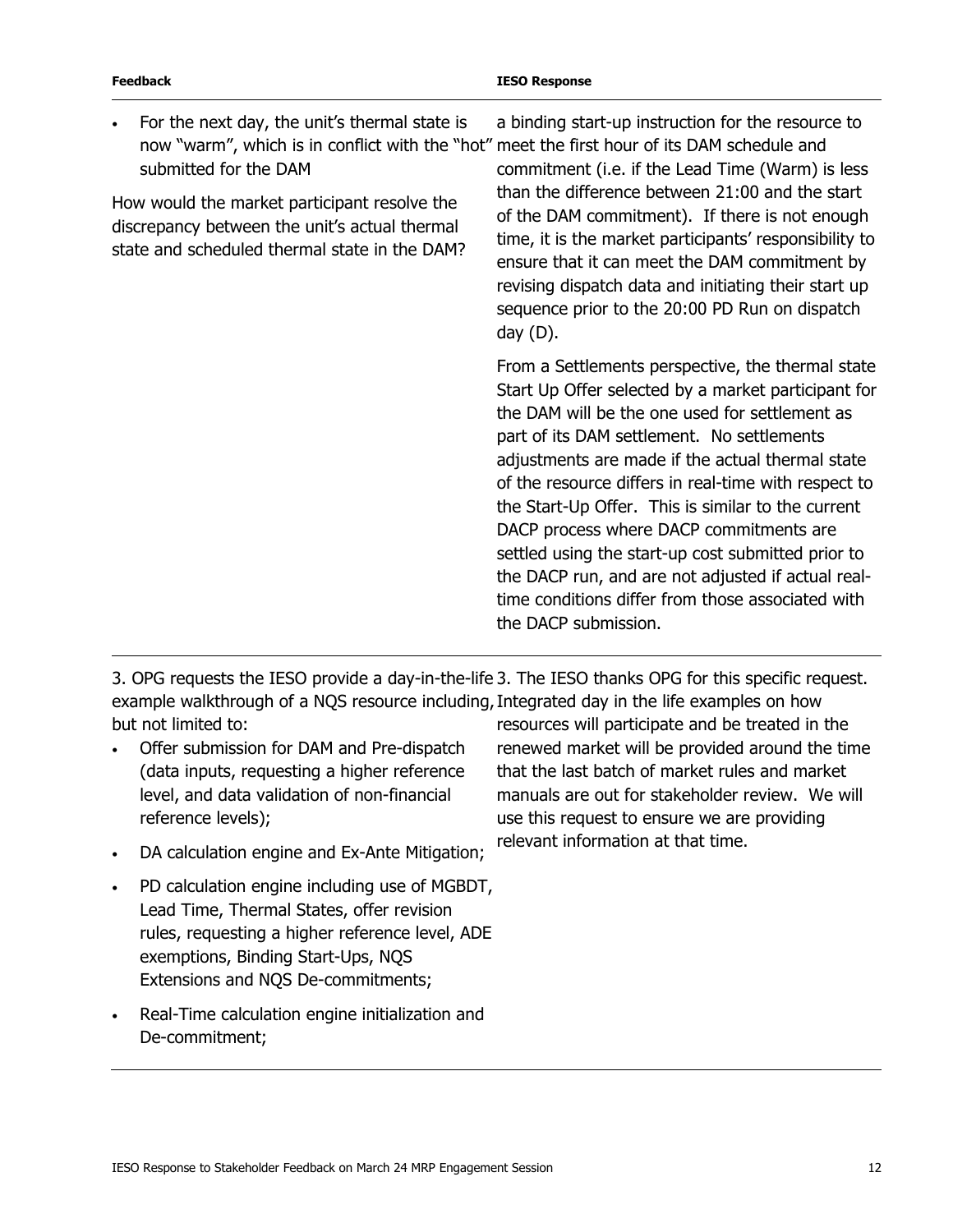| <b>Feedback</b>                                                                                                                                                                                                                                                                                    | <b>IESO Response</b>                                                                                                    |  |
|----------------------------------------------------------------------------------------------------------------------------------------------------------------------------------------------------------------------------------------------------------------------------------------------------|-------------------------------------------------------------------------------------------------------------------------|--|
| Settlement of DA-GOG, RT-GOG, situations<br>$\bullet$<br>with PD advancements of DA-GOG, and make-<br>whole payments.                                                                                                                                                                              |                                                                                                                         |  |
| 4. OPG submitted feedback on February 17th in<br>response to the January 26th webinar on Market<br>Renewal Program: Market Participant Readiness<br>Planning. IESO response to this submission has<br>not been made available. OPG requests a timely<br>response from the IESO on this submission. | 4. Thank you for the reminder on this feedback.<br>The IESO will endeavour to have a response<br>provided very shortly. |  |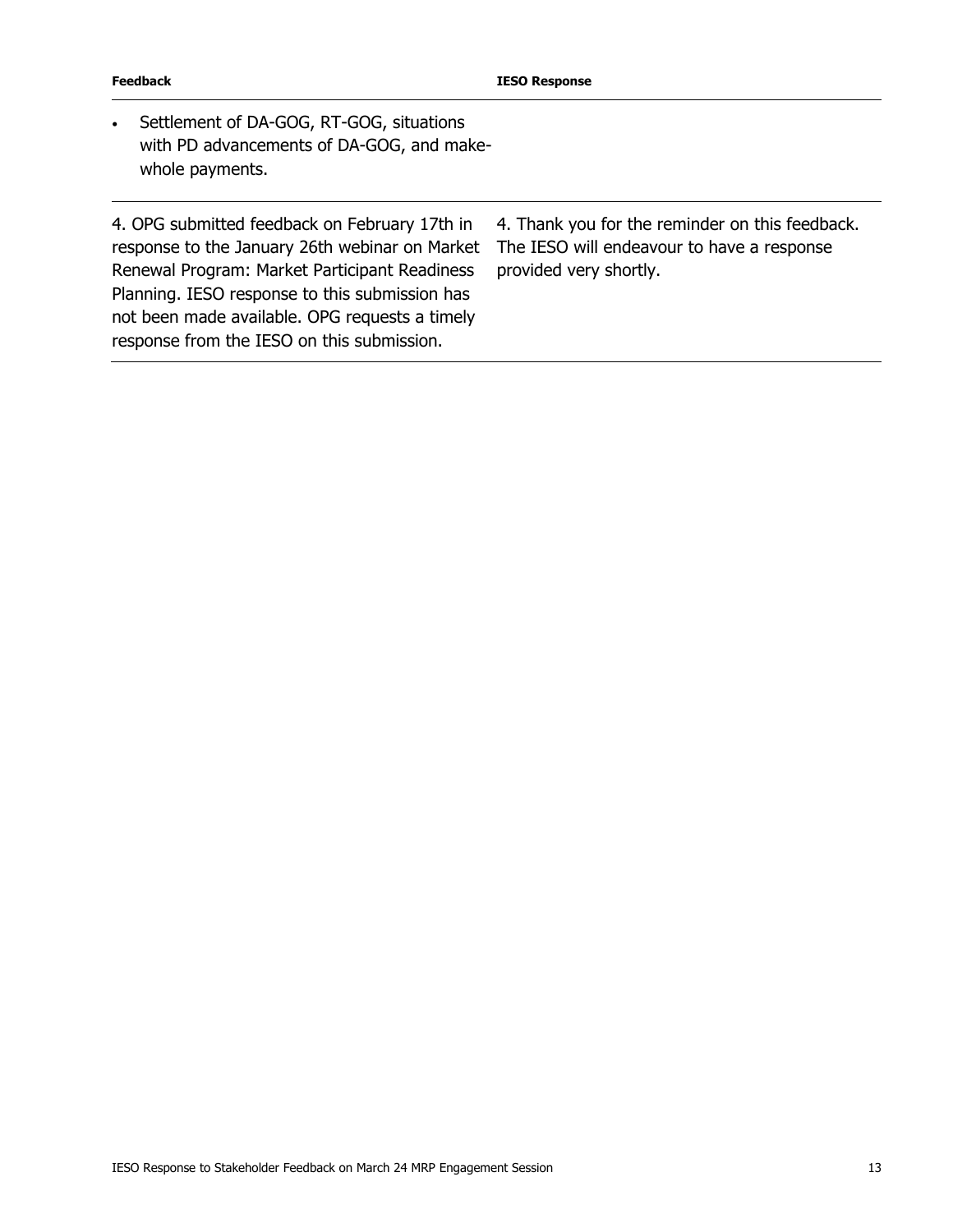# Appendix

#### <span id="page-13-0"></span>**Figure 1**

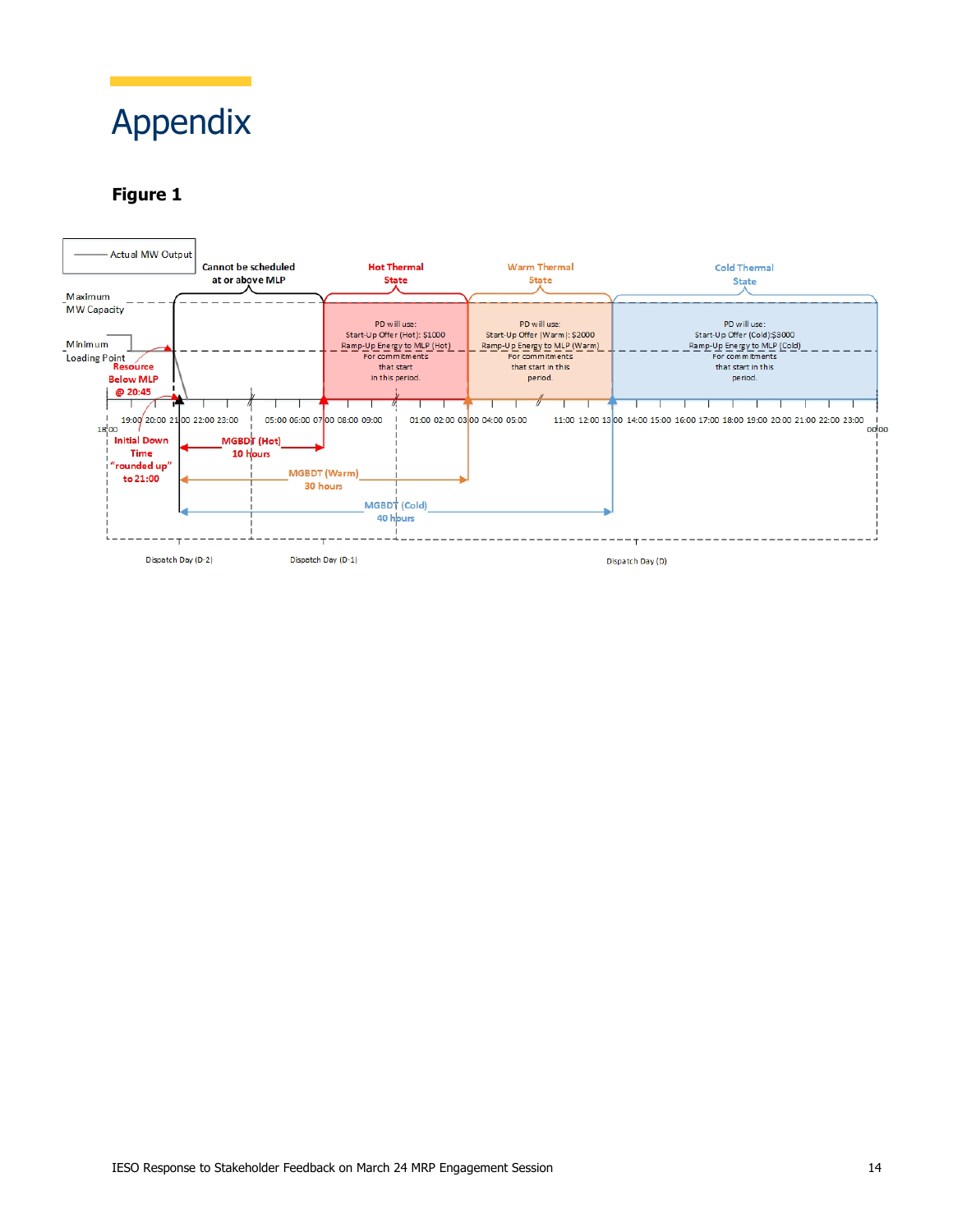<span id="page-14-0"></span>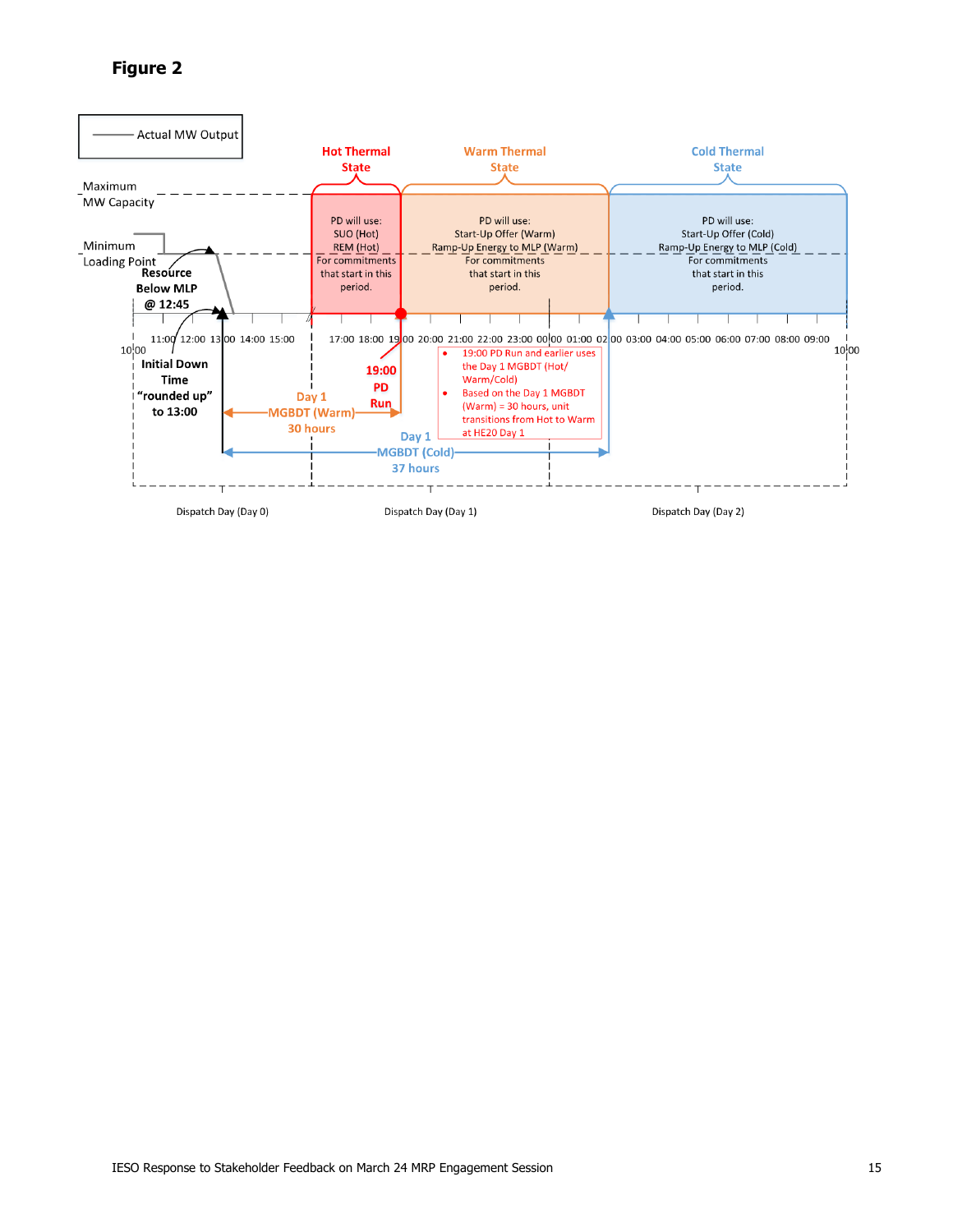<span id="page-15-0"></span>